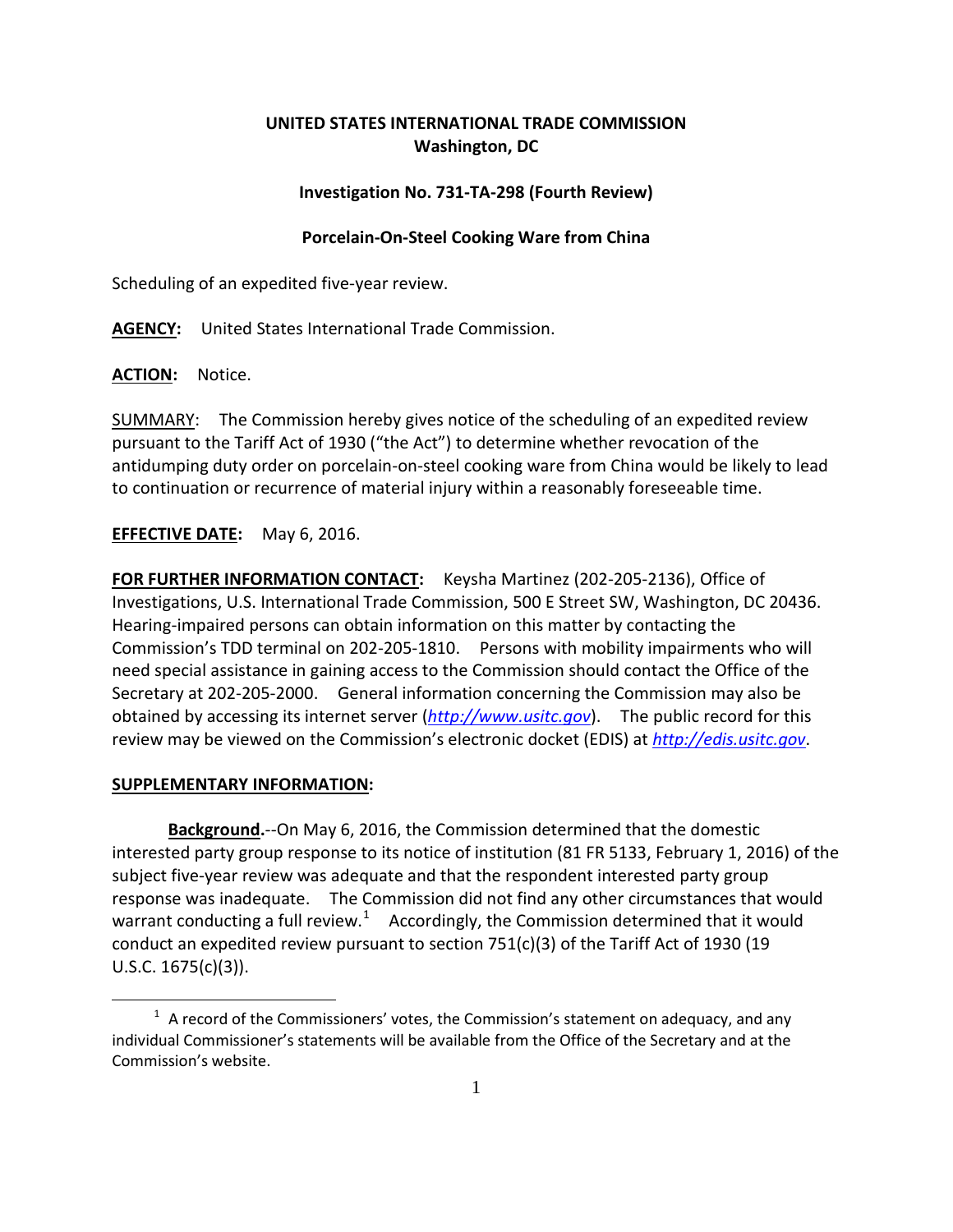For further information concerning the conduct of this review and rules of general application, consult the Commission's Rules of Practice and Procedure, part 201, subparts A and B (19 CFR part 201), and part 207, subparts A, D, E, and F (19 CFR part 207).

**Staff report.**--A staff report containing information concerning the subject matter of the review will be placed in the nonpublic record on June 2, 2016, and made available to persons on the Administrative Protective Order service list for this review. A public version will be issued thereafter, pursuant to section 207.62(d)(4) of the Commission's rules.

**Written submissions.**--As provided in section 207.62(d) of the Commission's rules, interested parties that are parties to the review and that have provided individually adequate responses to the notice of institution, $2$  and any party other than an interested party to the review may file written comments with the Secretary on what determination the Commission should reach in the review. Comments are due on or before June 7, 2016 and may not contain new factual information. Any person that is neither a party to the five-year review nor an interested party may submit a brief written statement (which shall not contain any new factual information) pertinent to the review by June 7, 2016. However, should the Department of Commerce extend the time limit for its completion of the final results of its review, the deadline for comments (which may not contain new factual information) on Commerce's final results is three business days after the issuance of Commerce's results. If comments contain business proprietary information (BPI), they must conform with the requirements of sections 201.6, 207.3, and 207.7 of the Commission's rules. The Commission's rules with respect to filing were revised effective July 25, 2014. *See* 79 Fed. Reg. 35920 (June 25, 2014), and the revised Commission Handbook on E-filing, available from the Commission's website at *[http://edis.usitc.gov](http://edis.usitc.gov/)*.

In accordance with sections 201.16(c) and 207.3 of the rules, each document filed by a party to the review must be served on all other parties to the review (as identified by either the public or BPI service list), and a certificate of service must be timely filed. The Secretary will not accept a document for filing without a certificate of service.

**Determination.**--The Commission has determined these reviews are extraordinarily complicated and therefore has determined to exercise its authority to extend the review period by up to 90 days pursuant to 19 U.S.C. 1675(c)(5)(B).

 $\overline{a}$ 

<span id="page-1-0"></span> $2$  The Commission has found the response submitted by Columbian Home Products, LLC to be individually adequate. Comments from other interested parties will not be accepted (*see* 19 CFR 207.62(d)(2)).